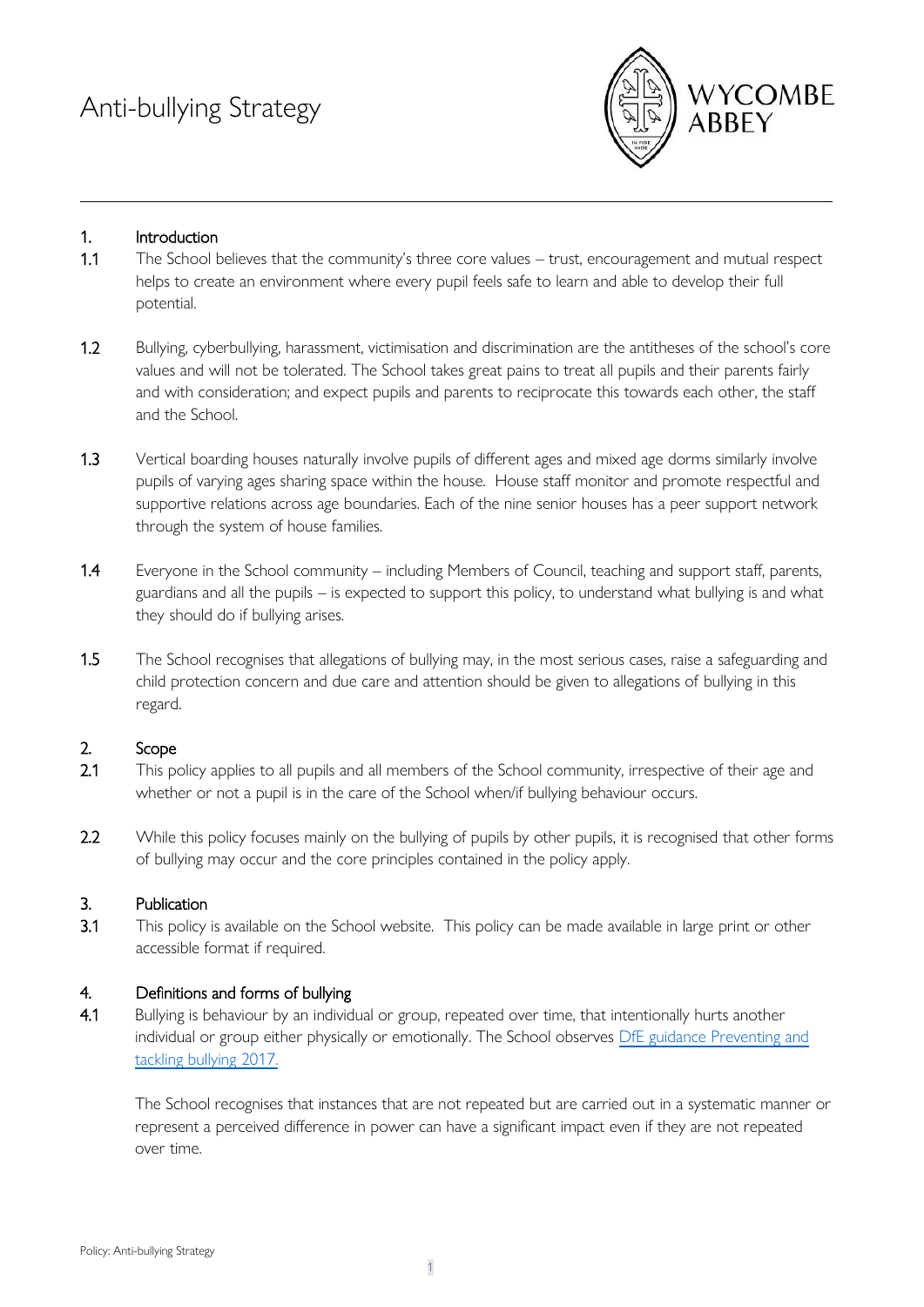Bullying can be so serious that it causes psychological damage, eating disorders, self-harm and even suicide and, whilst bullying in itself is not a specific criminal offence in the UK, it is important to bear in mind that some types of harassing or threatening behaviour – or communications – could be a criminal offence, for example under the Protection from Harassment Act 1997, the Malicious Communications Act 1988, the Communications Act 2003, and the Public Order Act 1986.

Bullying can involve complicity (silently accepting) which falls short of direct participation. Not all bullying is deliberate or intended to hurt. Some individuals may see their hurtful conduct as "teasing" or "a game" or dismiss the actions as "banter" with the other person.

Bullying is often hidden and subtle; it can also be overt and obvious. All these forms of bullying are equally unacceptable.

Bullying can happen anywhere and at any time and can involve anyone – pupils, other young people, staff and parents.

Prejudice-based bullying because of a protected characteristic focus upon specific or perceived characteristics such as:

Race: relating to someone's religion, belief or culture Nationality: relating to someone's nationality or their heritage Religion: related to a person's religion, observances, practices Sex: related to a person's gender or gender reassignment Homophobia/transphobia: relating to a person's sexual orientation or gender status Disability: Focussing in a hurtful way on someone's disability, special educational needs. Other: Bullying can focus upon any characteristic or perceived characteristic such as a person's body shape, hair colour, economic circumstances and it is important to consider the impact and intention of comments which do not correspond to any prescribed characteristic.

4.2 There are many forms of bullying. Some are listed below, but it is recognised that there may be other forms:

> Verbal: name-calling, unfriendly teasing, sarcastic praise, taunting, derogatory language, mocking, making offensive comments, spreading hurtful rumours or manipulating others to do so Exclusionary Behaviour: excluding from groups or conversations, intimidating, isolating, tormenting (hiding books, threatening gestures)

**Emotional:** being unfriendly, excluding, social ostracism, tormenting

General unkindness: sending nasty notes/emails/text messages, sending offensive or degrading images by phone or via the internet

Coercive Control: deliberately silencing, overprotection

Financial: demanding money

Sexual: Unwanted physical contact, talking to or touching someone in a sexually inappropriate way; the sharing of nude or semi-nude images

Physical: hitting, kicking, pushing or any use of aggressive behaviour

Peer Pressure: pressure to confirm

Cyber-bullying: using electronic media, text message, mobile phone photos/video clips, mobile phone calls, email, Chat Rooms, instant messaging and websites (blogs), personal websites, social networking sites to deliberately upset someone, intimidate or cause harm to their reputation.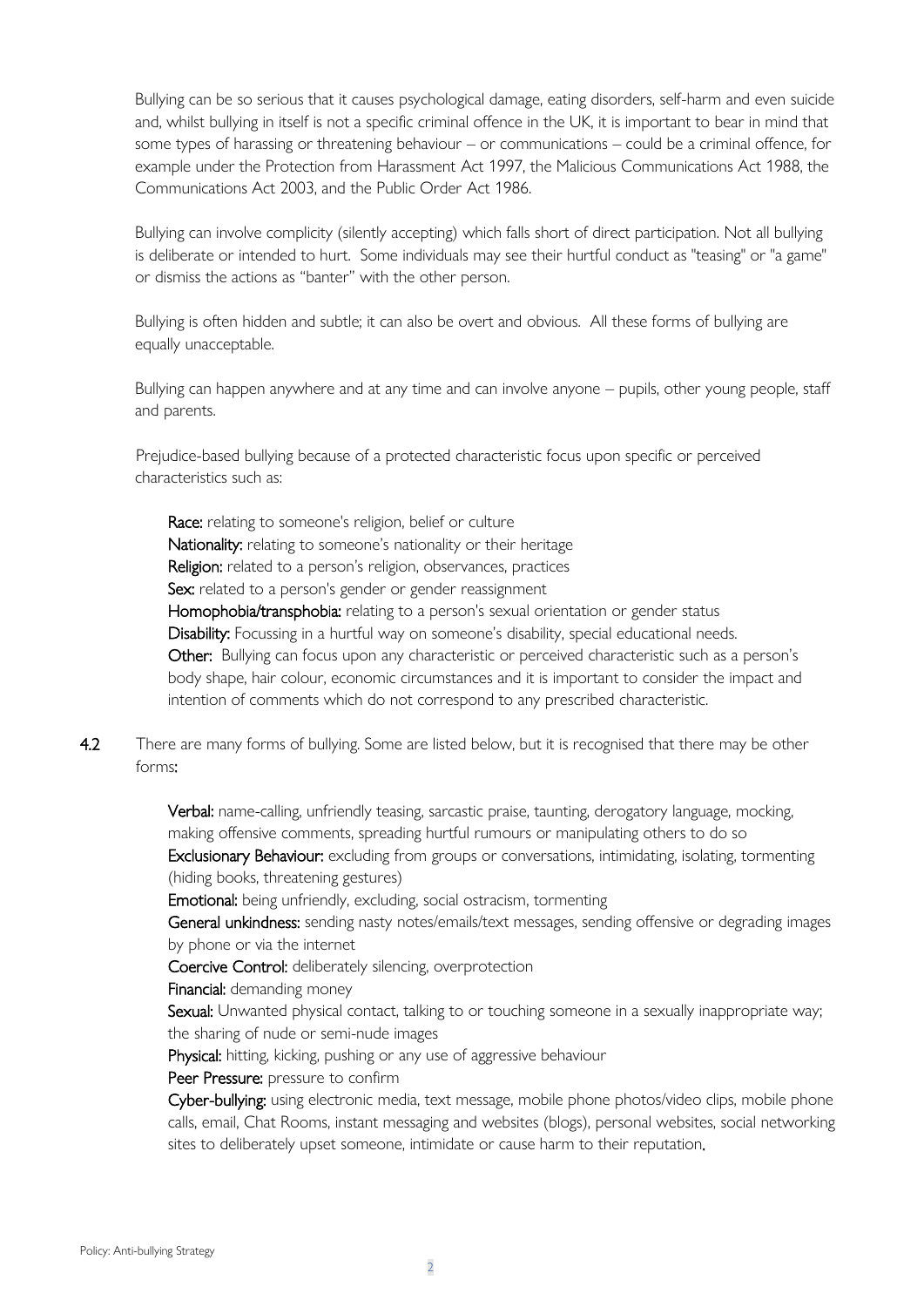# 5. Cyber-bullying

5.1 Cyber-bullying is the use of information and communications technology, particularly mobile telephones and the internet, to deliberately upset someone else. The subject of cyber-bullying is also specifically referred to in the Responsible Use of Digital Devices for Pupils Policy.

Under the Malicious Communications Act 1988, it is an offence for a person to send an electronic communication to another person with the intent to cause distress or anxiety or to send an electronic communication which conveys a message which is indecent or grossly offensive, a threat, or information which is false and known or believed to be false by the sender.

Cyber-bullying could involve communications by various electronic media.

# Examples of cyber-bullying are:

- pupils who set up website pages and invite others to post derogatory comments about a pupil;
- pupils who film fights or assaults (also known as 'happy slapping') and circulate them via mobile phones;
- pupils sending insulting and vicious messages via texting, instant messaging;
- pupils posting fake and obscene photographs of the target on a social networking site;
- pupils hacking into social networking sites and removing and circulating material which may be embarrassing or personal;
- pupils hacking or cloning email accounts
- pupils sharing nude or semi-nude images

## Cyber bullying can have a particularly pervasive affect because:

- Cyber bullying is very threatening as there is no safe haven for the person being bullied.
- Cyber bullying can follow people into their private space and at all hours.
- Cyber bullies can communicate their messages to a wide audience with remarkable speed and can often remain unidentifiable and unseen.
- Once a message is on the Internet, it is very difficult to erase it totally; cyber-bullying therefore threatens for life the target's reputation.

The School reserves the right to confiscate a mobile device if staff suspect it has been used in a cyberbullying or other harmful incident. Cyber-Bullying is not acceptable and incidents will be investigated. If cyber-bullying is found to have taken place appropriate action will be taken by the School. If the School believes a criminal offence to have been committed, staff will contact the police.

# 6. Bullying and Safeguarding

6.1 Under the Children Act 1989 a bullying incident should be addressed as a child protection concern when there is 'reasonable cause to suspect that a child is suffering, or is likely to suffer, significant harm'. If there is a child protection concern, the member of staff must always inform the School's Designated Safeguarding Lead (DSL), in accordance with the School's Safeguarding and Child Protection Policy.

Even where safeguarding and child protection is not considered to be an issue, the School may need to draw on a range of external services to support the pupil who is experiencing bullying, or to tackle any underlying issue which has contributed to a pupil doing the bullying. The bullying log is reviewed regularly by the safeguarding committee.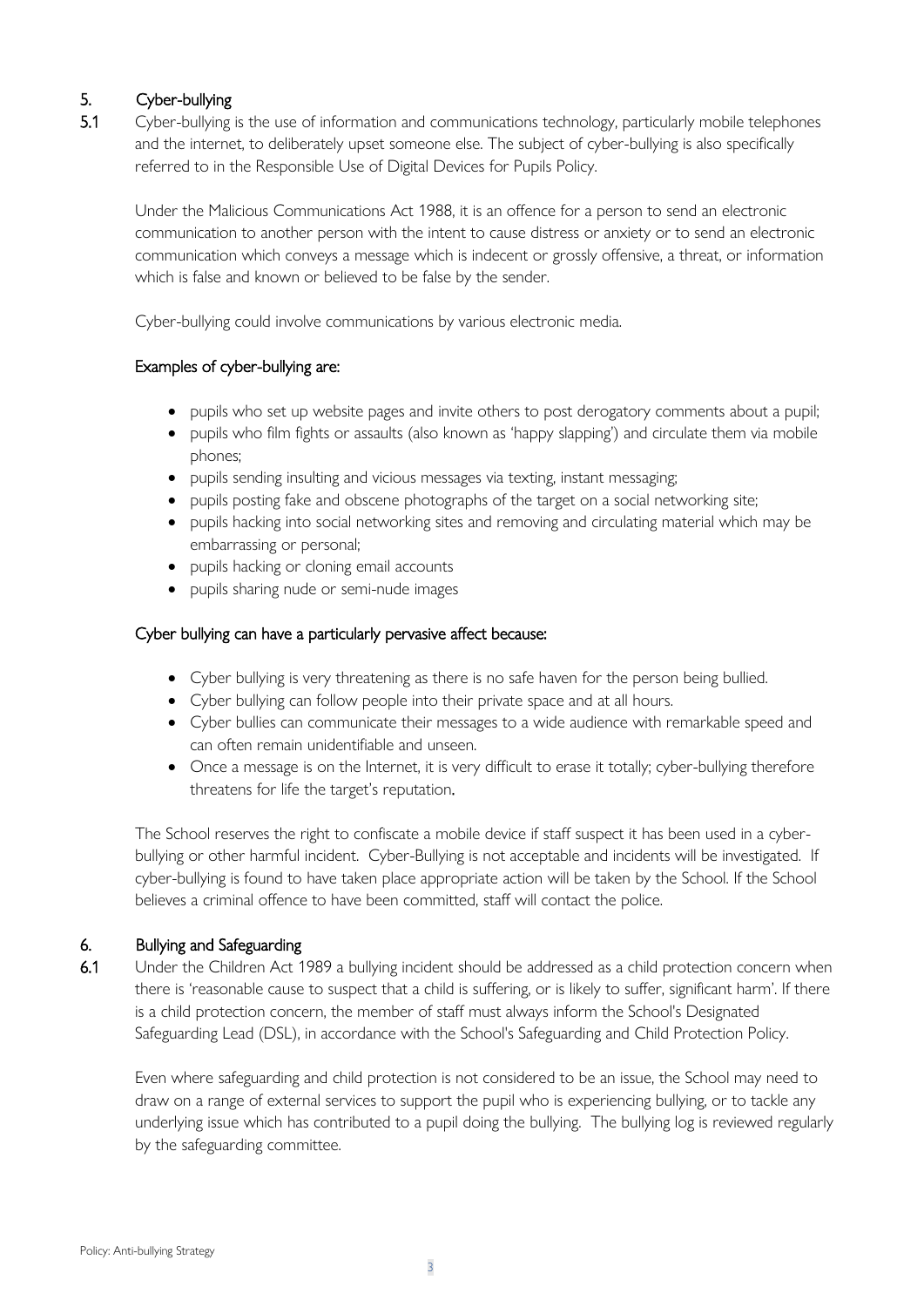- 6.2 Peer on peer abuse: All staff are made aware of the potential links between bullying and peer on peer abuse. Peer on peer abuse can manifest itself through bullying incidents. Where peer on peer abuse is suspected or where there are concerns they are reported to the DSL and appropriate measures will be taken in line with the Safeguarding and Child Protection Policy.
- 6.3 Sexual Harassment: The term sexual harassment means "pupil on pupil unwanted conduct of a sexual nature", that can occur online and offline, and violates a pupil's dignity, makes them feel intimidated, humiliated and can create a sexualised environment.

## Examples of sexual harassment can include:

- Sexual comments such as making remarks about appearance
- Telling sexual jokes
- Making unwanted or inappropriate physical contact
- Online sexual harassment sharing of sexual images and videos, inappropriate comments on social media; sharing of nude or semi-nude images.

Sexual harassment may occur within a consensual relationship or following a consensual relationship. The School will be mindful of this in supporting pupils.

The sharing of nude and semi-nude images by people under 18 is a child protection concern and the School will follow it. The School will follow the [Government guidance](https://www.gov.uk/government/publications/sharing-nudes-and-semi-nudes-advice-for-education-settings-working-with-children-and-young-people/sharing-nudes-and-semi-nudes-advice-for-education-settings-working-with-children-and-young-people) in accordance with the School's Safeguarding and Child Protection Policy.

"The response to these incidents should be guided by the principle of proportionality and the primary concern at all times should be the welfare and protection of any children and young people involved" (Sharing nudes and semi nudes: advice [for education settings working with children and young people,](https://www.gov.uk/government/publications/sharing-nudes-and-semi-nudes-advice-for-education-settings-working-with-children-and-young-people/sharing-nudes-and-semi-nudes-advice-for-education-settings-working-with-children-and-young-people)  [Dec 2020\).](https://www.gov.uk/government/publications/sharing-nudes-and-semi-nudes-advice-for-education-settings-working-with-children-and-young-people/sharing-nudes-and-semi-nudes-advice-for-education-settings-working-with-children-and-young-people)

# 7. SEND pupils

7.1 The School is aware of the need to monitor the requirements and needs of pupils with special educational needs or with disabilities. Evidence suggests that pupils with special educational needs and/or disabilities can be disproportionally impacted by behaviours such as bullying. The School monitors behavioural trends across the School. The boarding houses and pastoral support networks support pupils and work with the Learning Enhancement department to offer additional support.

# 8. Signs of bullying

- 8.1 Changes in behaviour that may indicate that a pupil is being bullied include:
	- Unwillingness to return to school;
	- Displays of excessive anxiety, becoming withdrawn or unusually quiet;
	- Failure to produce work, or producing unusually poor work, or work that appears to have been copied, interfered with or spoilt by others;
	- Books, bags, money and other belongings suddenly go "missing", or are damaged;
	- Change to established habits (e.g. giving up music lessons, change to accent or vocabulary);
	- Diminished levels of self-confidence;
	- Frequent visits to the Medical Centre with symptoms which may relate to stress or anxiety, such as stomach pains or headaches;
	- Unexplained cuts and bruises;
	- Frequent absence, erratic attendance or late arrival to class;
	- Choosing the company of adults rather than peers;
	- Displaying repressed body language and poor eye contact;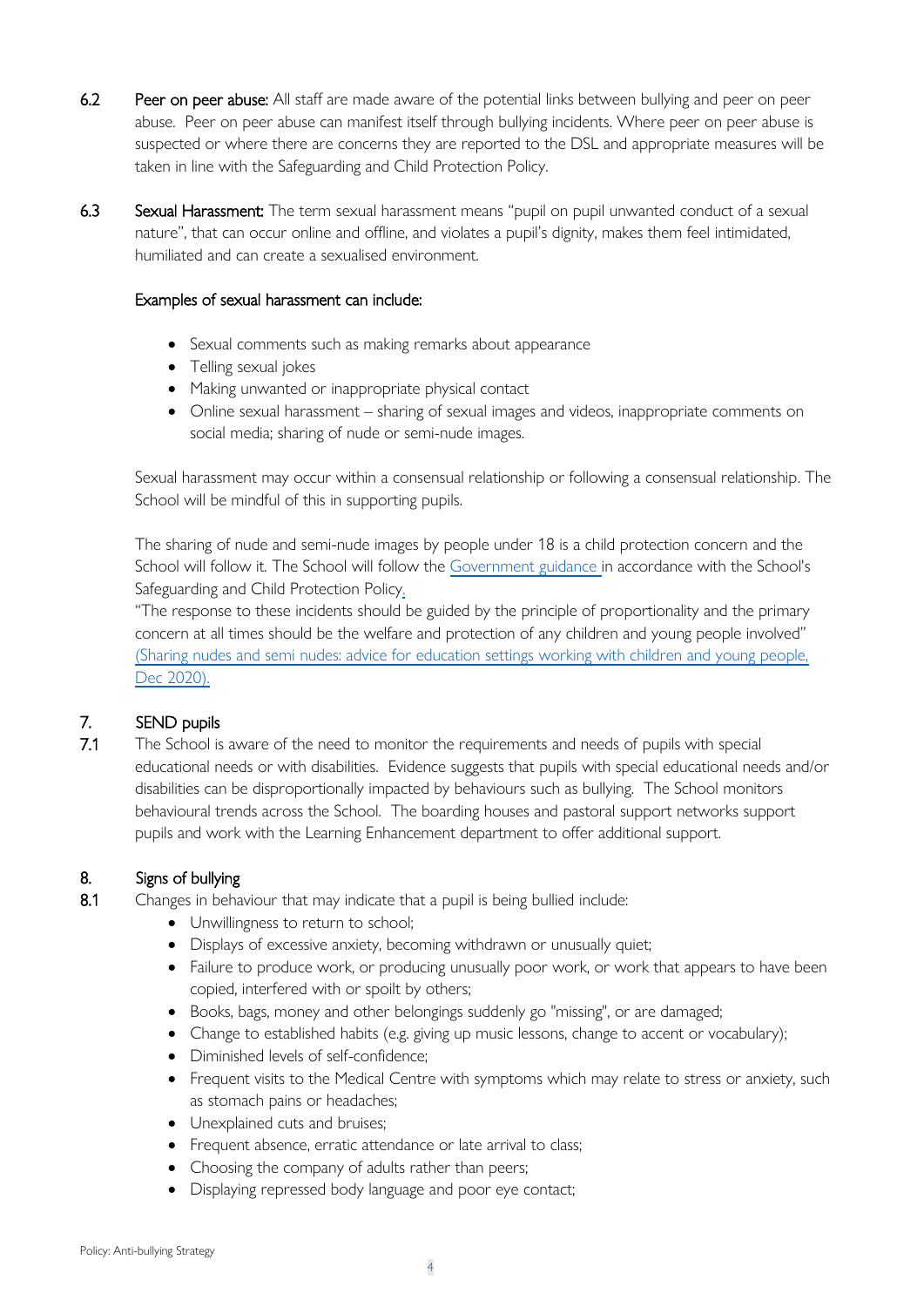- Difficulty in sleeping or experiencing nightmares; or
- Talking of suicide or running away from home or school.

Although there may be other causes of some of the above symptoms, a repetition or combination of these possible signs of bullying should be investigated and reported/recorded as appropriate. A pupil's Housemistress will normally be in the best position to investigate these issues and record the outcome on CPOMS.

## 9. Dealing with bullying

#### 9.1 Pupils

Reporting concerns: The best way to stop bullying is to get help so staff actively encourage pupils who feel they are being bullied or who are worried another pupil is being bullied to report the issue to a member of staff without delay.

Pupils are encouraged to speak with their parents if they have concerns about bullying.

Pupils can also speak with other members of the School Community including the peer listeners, School prefect, an appropriate member of their House Mons team or a School Counsellor.

Pupil actions: Where a pupil feels that a member of the community is acting in a manner that is unkind they are encouraged to:

- Highlight this and explain that the behaviour "is making them feel uncomfortable", that their words and/or actions "are unkind".
- The pupil should walk away quietly and confidently, even if they don't feel confident at the time.
- Remember that a bully may continue with this behaviour if they feel that it will not be challenged. It is important that pupils have confidence to raise the issues with staff.

Responding to a report of bullying: All allegations of bullying will be taken seriously by the School and investigated fully. It is important that a pupil who raises a bullying concern is reassured and feels safe to ask for help. The member of staff to whom bullying is reported or who first discovers the situation, must inform an appropriate senior member of the pastoral team as soon as possible. This would normally be the pupil's Housemistress.

The School will operate an approach which does not assign blame whilst they investigate what has occurred. The School recognises that there can be occasions when relationships between people become fraught, and that actions can be interpreted in various ways.

A member of the pastoral team will normally see the target and any witnesses without delay and form an initial view of the allegation. It is possible at this stage that there has been a misunderstanding which can be explained sympathetically to the alleged target with advice to the alleged bully.

If the member of the pastoral team feels that the target's complaint is justified the member of staff will take appropriate further actions.

## Following actions may include:

- Written accounts will be taken, initially from the target and any witnesses but also from the perpetrator
- A resolution meeting/s may be arranged. These may follow the Anatol Pikas method or variations thereof (a description of this method is set out in the appendix)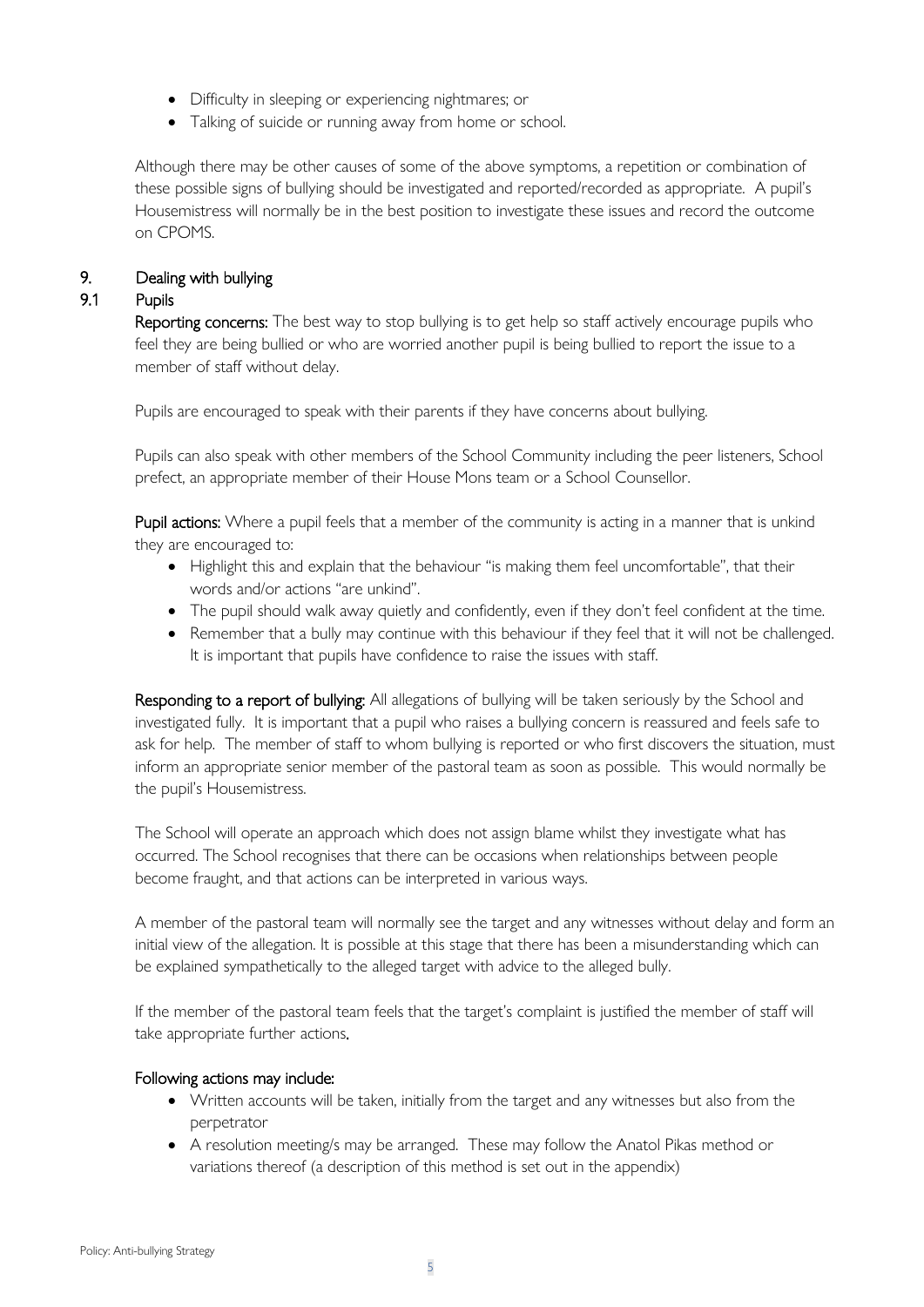- Warnings and sanctions will be applied to the perpetrator as appropriate reflecting the nature of the bullying that has occurred
- Where a perpetrator does not change their behaviour and continues to act in a bullying manner further sanctions will be applied in line with School's Behaviour, Rewards and Discipline Policy
- In a very serious case or a case of persistent bullying, a pupil may, after a fair hearing, be required to leave the School permanently in accordance with the School's Exclusion, Removal and Review Policy.

Support for the victim of bullying: There are a variety of people who can offer support to pupils who feel that they have been bullied. These include:

- House staff
- Heads of Sections
- School Chaplain
- Tutors or any other trusted member of staff
- School Counsellors
- School's independent listener
- Head Girl Team
- Peer listeners
- External support providers including

| Childline | 0800 1111    |
|-----------|--------------|
| Kidscape  | 08451 205204 |

Support for the perpetrator: The School recognises that the perpetrator may also need additional support. This may be to help modify future behaviour and/or for them to explore some of the reasons behind their actions. The methods of support listed above will be available to the perpetrator.

## 9.2 Parents

Parents will often be the first to hear if a child is feeling bullied. Parents who are concerned that their child, or another child, is being bullied should inform their daughter's Housemistress or any senior member of staff without delay.

The School will treat all allegations of bullying seriously and begin to investigate as soon as possible. Parents are asked to afford the School time to investigate thoroughly and to follow our policy to allow us to support pupils appropriately.

Parents may be invited into School to discuss the matter with an appropriate member of staff. Where a pupil has been involved in perpetrating an incident of bullying it can be helpful in moderating future behaviour where parents and the School work in unison.

The School welcomes feedback from parents and guardians on the effectiveness of our preventative measures and all other aspects and results of our anti-bullying strategy.

## 10. Recording and monitoring

Concerns about bullying are recorded by the Deputy Head (Pupils) on the School's bullying log. This log records all incidents where bullying is investigated and does not assume any particular outcome. Details of particular incidents are recorded on pupils' files on CPOMS.

Where appropriate details are recorded in the School's safeguarding files.

The safeguarding committee discuss bullying trends on a termly basis.

All records are kept in-line with the School's Data Protection Policy, Data Retention Policy and Parents and Pupils Privacy Notice.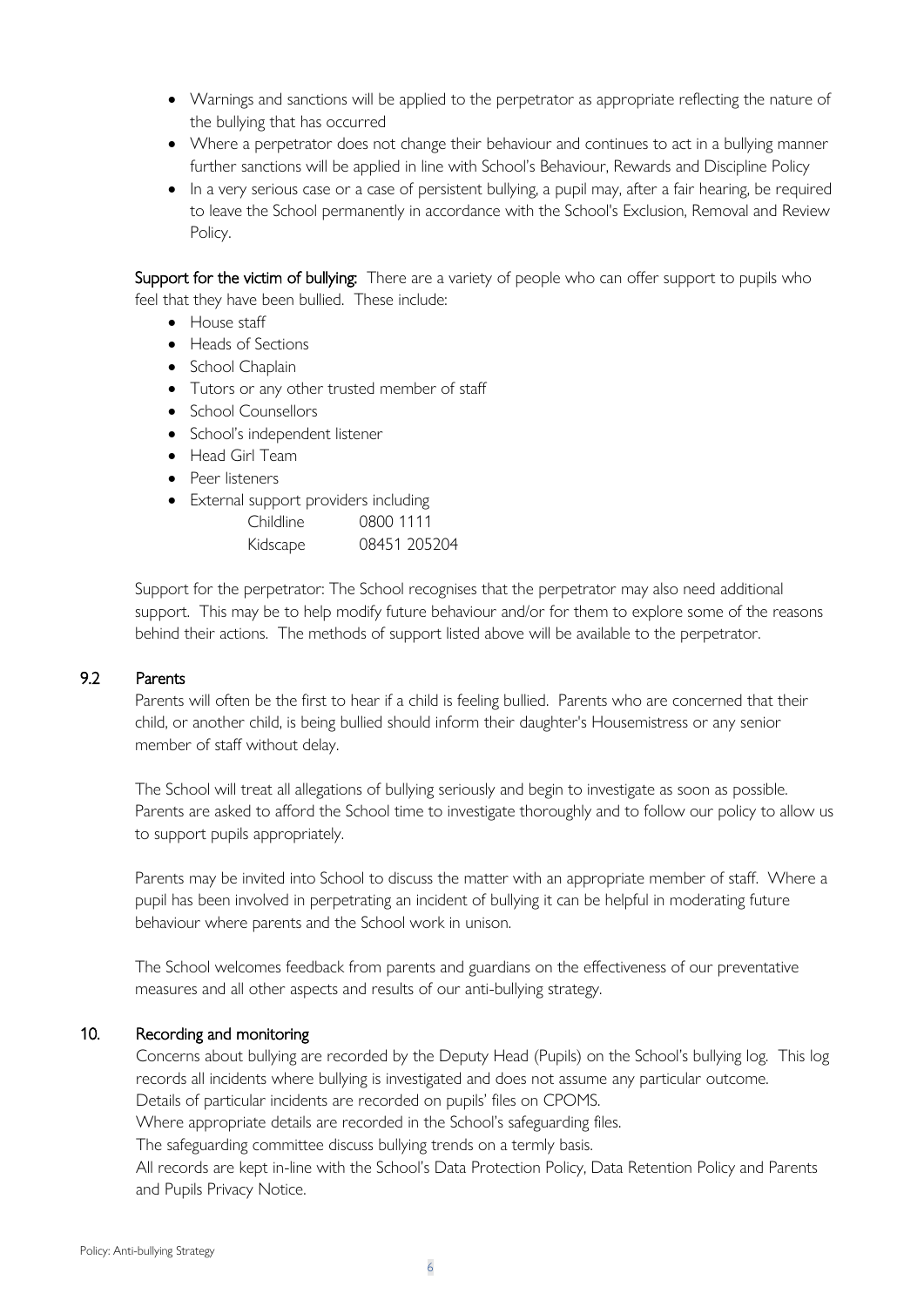## 11. Preventative measures

- 11.1 The School bans initiation ceremonies designed to cause pain, anxiety or humiliation. All new pupils are briefed clearly on the School's expected standards of behaviour. Community rules set clear values and standards, and these are upheld and demonstrated throughout all aspects of school life. There is a summary of the Anti-Bullying Strategy in each boarding house.
- 11.2 Anti-Bullying week is celebrated in School to highlight core messages. Internet safety week explores issues related to cyber-bullying. Guidance for pupils to prevent bullying and to encourage positive behaviour is delivered through year group assemblies, house orders and tutors.
- 11.3 The Health Centre, boarding Houses, MyWycombe and various other locations throughout School display advice on where pupils can seek help including details of confidential helplines and websites connecting to external specialists, such as Childline, Kidscape, Get Connected, the Samaritans and the School's Independent Listener.
- 11.4 The Wellbeing programme is structured to give pupils an awareness of their social and moral responsibilities as they progress through the School. The programme is structured to enforce the message about community involvement and taking care of each other. Other lessons, particularly RS, English and Drama highlight the issue of bullying and reinforce this message by teaching moral and spiritual values that show bullying to be unacceptable and by developing social skills.
- 11.5 The School takes the following measures to prevent cyber-bullying specifically:
	- Expects all pupils to read, understand and sign the Responsible Use of Digital Devices for Pupils Policy.
	- Issues all pupils with their own personal school email address which is to be used for all School communication.
	- Offers guidance on the safe use of social networking sites and cyber-bullying in ICT lessons, which covers blocking, removing contacts from 'buddy' lists and sharing personal data.
	- Offers guidance on keeping names, addresses, passwords, mobile phone numbers and other personal details safe.
	- Does not permit mobile phones to be used in classrooms (unless expressly asked by the particular teacher), public areas of the school, or where they may cause annoyance to others.
	- The use of cameras on mobile phones is not allowed in washing and changing areas, or in the bedrooms of boarding houses.
	- Certain sites are blocked by a filtering system and pupils' use is monitored.
	- Pupils are aware that the School sanctions are applied for the misuse, or attempted misuse of the internet.

## 12. Staff

- 12.1 It is recognised that a staff member could be a target and on occasion may be perceived to be guilty of bullying. Staff members who are concerned about being bullied or harassed should refer to the School's Staff Handbook.
- 12.2 All new members of staff are given guidance on the School's Anti-Bullying Strategy and how to respond to allegations of bullying. They are required to read the School's policy as part of their induction. Housemistresses are trained in handling any incidents as an immediate priority, and are alert to possible signs of bullying.